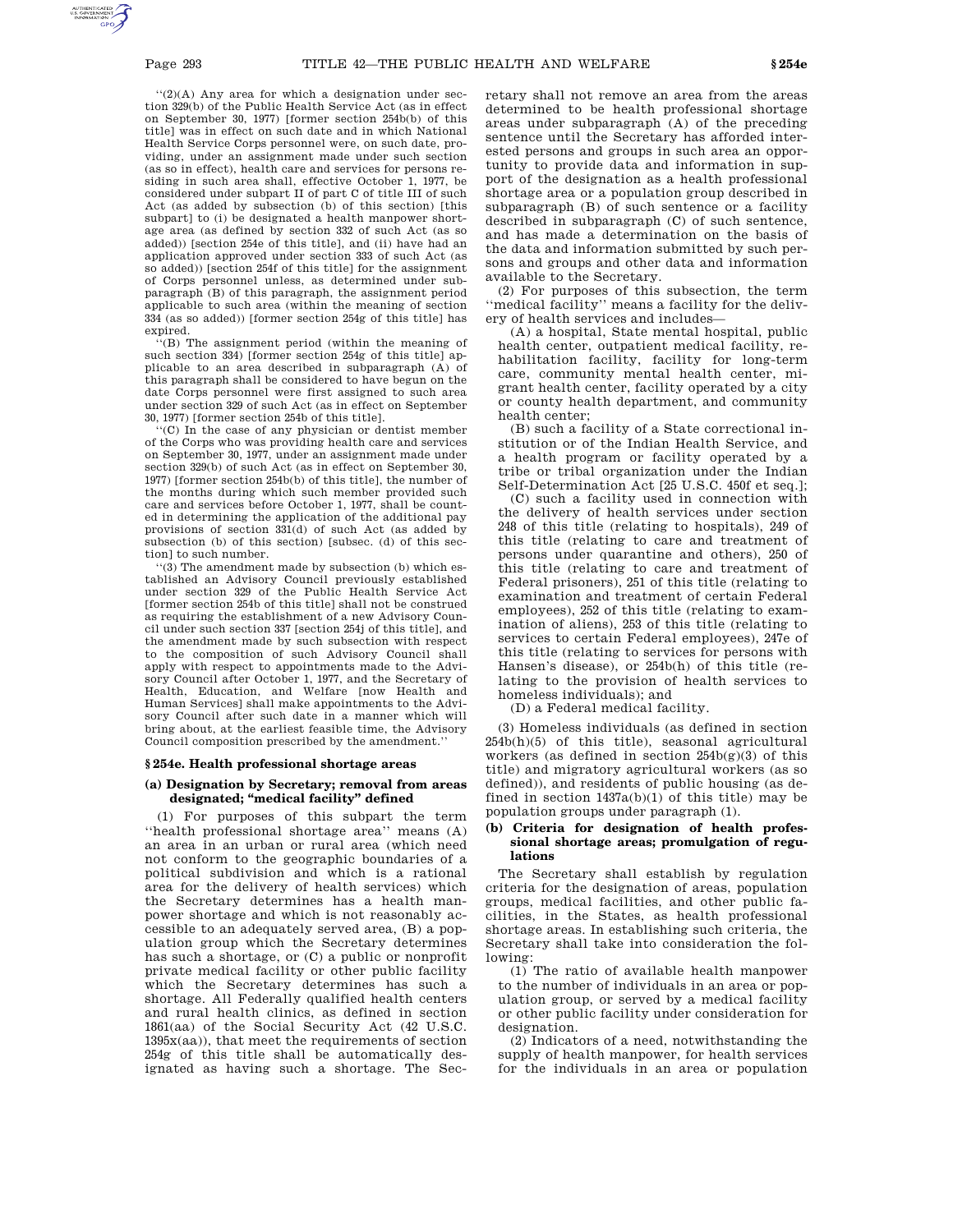group or served by a medical facility or other public facility under consideration for designation.

(3) The percentage of physicians serving an area, population group, medical facility, or other public facility under consideration for designation who are employed by hospitals and who are graduates of foreign medical schools.

## **(c) Considerations in determination of designation**

In determining whether to make a designation, the Secretary shall take into consideration the following:

(1) The recommendations of the Governor of each State in which the area, population group, medical facility, or other public facility under consideration for designation is in whole or part located.

(2) The extent to which individuals who are (A) residents of the area, members of the population group, or patients in the medical facility or other public facility under consideration for designation, and (B) entitled to have payment made for medical services under title XVIII, XIX, or XXI of the Social Security Act [42 U.S.C. 1395 et seq., 1396 et seq., 1397aa et seq.], cannot obtain such services because of suspension of physicians from the programs under such titles.

# **(d) Designation; publication of descriptive lists**

(1) In accordance with the criteria established under subsection (b) of this section and the considerations listed in subsection (c) of this section the Secretary shall designate health professional shortage areas in the States, publish a descriptive list of the areas, population groups, medical facilities, and other public facilities so designated, and at least annually review and, as necessary, revise such designations.

(2) For purposes of paragraph (1), a complete descriptive list shall be published in the Federal Register not later than July 1 of 1991 and each subsequent year.

# **(e) Notice of proposed designation of areas and facilities; time for comment**

(1) Prior to the designation of a public facility, including a Federal medical facility, as a health professional shortage area, the Secretary shall give written notice of such proposed designation to the chief administrative officer of such facility and request comments within 30 days with respect to such designation.

(2) Prior to the designation of a health professional shortage area under this section, the Secretary shall, to the extent practicable, give written notice of the proposed designation of such area to appropriate public or private nonprofit entities which are located or have a demonstrated interest in such area and request comments from such entities with respect to the proposed designation of such area.

# **(f) Notice of designation**

The Secretary shall give written notice of the designation of a health professional shortage area, not later than 60 days from the date of such designation, to—

(1) the Governor of each State in which the area, population group, medical facility, or other public facility so designated is in whole or part located; and

(2) appropriate public or nonprofit private entities which are located or which have a demonstrated interest in the area so designated.

### **(g) Recommendations to Secretary**

Any person may recommend to the Secretary the designation of an area, population group, medical facility, or other public facility as a health professional shortage area.

## **(h) Public information programs in designated areas**

The Secretary may conduct such information programs in areas, among population groups, and in medical facilities and other public facilities designated under this section as health professional shortage areas as may be necessary to inform public and nonprofit private entities which are located or have a demonstrated interest in such areas of the assistance available under this subchapter by virtue of the designation of such areas.

# **(i) Dissemination**

The Administrator of the Health Resources and Services Administration shall disseminate information concerning the designation criteria described in subsection (b) of this section to—

(1) the Governor of each State;

(2) the representative of any area, population group, or facility selected by any such Governor to receive such information;

(3) the representative of any area, population group, or facility that requests such information; and

(4) the representative of any area, population group, or facility determined by the Administrator to be likely to meet the criteria described in subsection (b) of this section.

# **(j) Regulations and report**

(1) The Secretary shall submit the report described in paragraph (2) if the Secretary, acting through the Administrator of the Health Resources and Services Administration, issues—

(A) a regulation that revises the definition of a health professional shortage area for purposes of this section; or

(B) a regulation that revises the standards concerning priority of such an area under section 254f–1 of this title.

(2) On issuing a regulation described in paragraph (1), the Secretary shall prepare and submit to the Committee on Energy and Commerce of the House of Representatives and the Committee on Health, Education, Labor, and Pensions of the Senate a report that describes the regulation.

(3) Each regulation described in paragraph (1) shall take effect 180 days after the committees described in paragraph (2) receive a report referred to in such paragraph describing the regulation.

(July 1, 1944, ch. 373, title III, §332, as added Pub. L. 94–484, title IV, §407(b)(3), Oct. 12, 1976, 90 Stat. 2270; amended Pub. L. 95–142, §7(d), Oct. 25, 1977, 91 Stat. 1193; Pub. L. 96–32, §7(d), July 10, 1979, 93 Stat. 84; Pub. L. 97–35, title IX, §986(b)(4),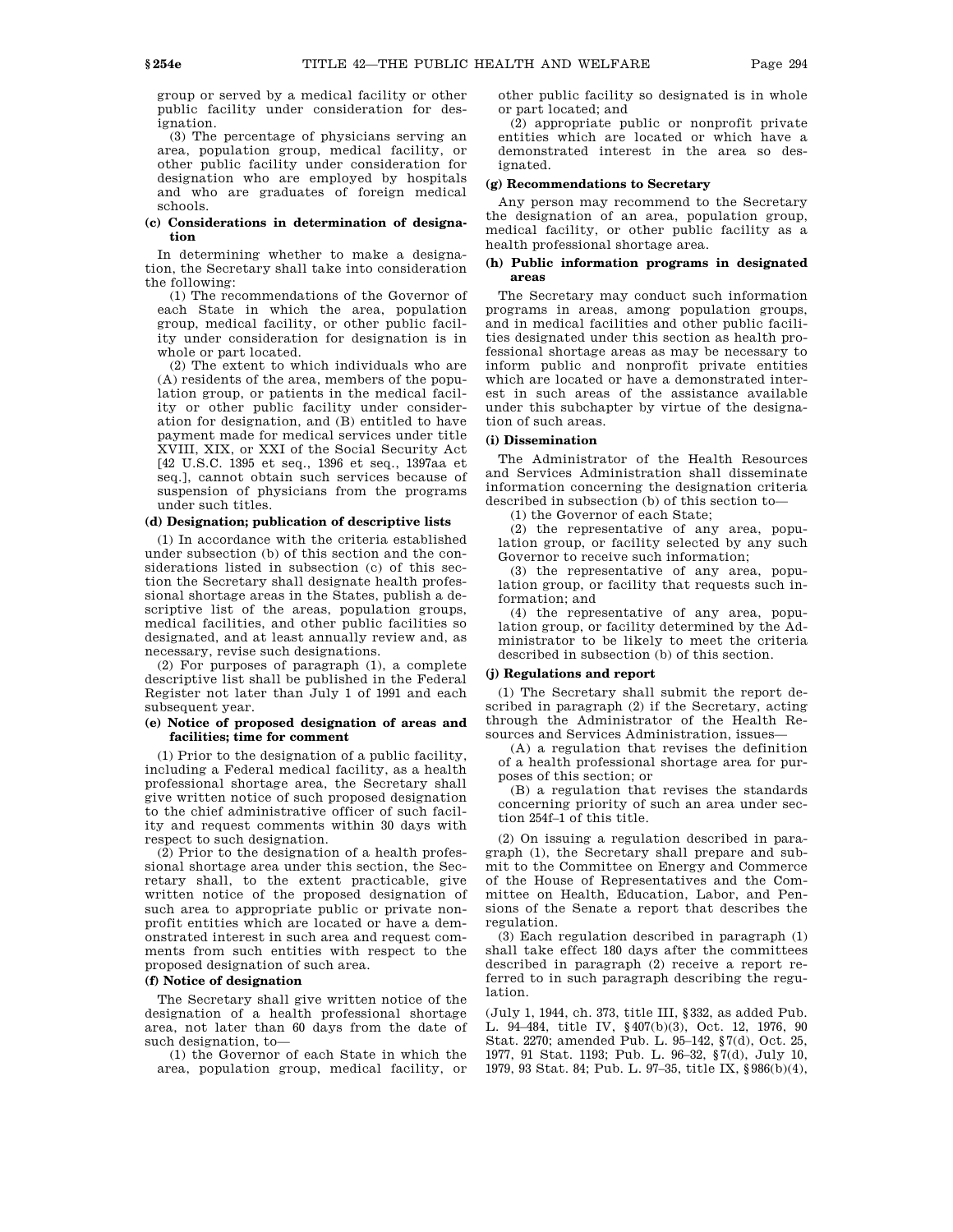title XXVII, §2702(a), (b), (c), Aug. 13, 1981, 95 Stat. 603, 903, 904; Pub. L. 100–77, title VI, §602, July 22, 1987, 101 Stat. 515; Pub. L. 100–177, title III, §302, Dec. 1, 1987, 101 Stat. 1003; Pub. L. 100–607, title VIII, §802(b)(2), Nov. 4, 1988, 102 Stat. 3169; Pub. L. 100–628, title VI, §602(b)(2), Nov. 7, 1988, 102 Stat. 3242; Pub. L. 101–597, title I, §102, title IV, §401(b)[(a)], Nov. 16, 1990, 104 Stat. 3014, 3035; Pub. L. 107–251, title III, §302(a), (d)(2), title VI, §601(a), Oct. 26, 2002, 116 Stat. 1643, 1645, 1664; Pub. L. 108–163, §2(f)(1), Dec. 6, 2003, 117 Stat. 2021; Pub. L. 110–355, §3(b), Oct. 8, 2008, 122 Stat. 3993.)

#### REFERENCES IN TEXT

The Indian Self-Determination Act, referred to in subsec. (a)(2)(B), is title I of Pub. L. 93–638, Jan. 4, 1975, 88 Stat. 2206, which is classified principally to part A (§450f et seq.) of subchapter II of chapter 14 of Title 25, Indians. For complete classification of this Act to the Code, see Short Title note set out under section 450 of Title 25 and Tables.

The Social Security Act, referred to in subsec. (c)(2), is act Aug. 14, 1935, ch. 531, 49 Stat. 620, as amended. Titles XVIII, XIX, and XXI of the Act are classified generally to subchapters XVIII (§1395 et seq.), XIX (§1396 et seq.), and XXI (§1397aa et seq.), respectively, of chapter 7 of this title. For complete classification of this Act to the Code, see section 1305 of this title and Tables.

### PRIOR PROVISIONS

A prior section 332 of act July 1, 1944, was renumbered section 340, and was classified to section 256 of this title prior to repeal by Pub. L. 95–626.

#### **AMENDMENTS**

2008—Subsec. (a)(1). Pub. L. 110–355 struck out ''Not earlier than 6 years after such date of designation, and every 6 years thereafter, each such center or clinic shall demonstrate that the center or clinic meets the applicable requirements of the Federal regulations regarding the definition of a health professional shortage area for purposes of this section.'' before ''The Secretary shall not''.

2003—Subsec. (a)(1). Pub. L. 108–163, §2(f)(1)(A), substituted ''such date of designation'' for ''such date of enactment'' and ''regarding'' for '', issued after the date of enactment of this Act, that revise'

Subsec. (a)(3). Pub. L. 108–163,  $\S 2(f)(1)(B)$ , substituted ''254b(h)(5)'' for ''254b(h)(4)''.

Subsec. (b)(2). Pub. L. 108–163, §2(f)(1)(C), struck out comma before period at end.

Subsec. (j). Pub. L. 108–163, §2(f)(1)(D), added subsec. (j).

2002—Subsec. (a)(1). Pub. L. 107–251, §302(a)(1)(A), inserted after first sentence ''All Federally qualified health centers and rural health clinics, as defined in section 1861(aa) of the Social Security Act (42 U.S.C. 1395x(aa)), that meet the requirements of section 254g of this title shall be automatically designated as having such a shortage. Not earlier than 6 years after such date of enactment, and every 6 years thereafter, each such center or clinic shall demonstrate that the center or clinic meets the applicable requirements of the Federal regulations, issued after the date of enactment of this Act, that revise the definition of a health professional shortage area for purposes of this section.''

Subsec. (a)(2)(C). Pub. L. 107-251, §601(a), substituted "254b(h)" for "256'

Subsec. (a)(3). Pub. L. 107–251, §302(a)(1)(B), substituted "254b(h)(4) of this title), seasonal agricultural workers (as defined in section  $254b(g)(3)$  of this title) and migratory agricultural workers (as so defined)), and residents of public housing (as defined in section 1437a(b)(1) of this title) may be population groups'' for ''256(r) of this title) may be a population group''.

Subsec. (b)(2). Pub. L. 107–251, §302(a)(2), struck out after ''designation,'' the following: ''with special consideration to indicators of—

''(A) infant mortality, ''(B) access to health services,

''(C) health status, and

''(D) ability to pay for health services''.

Subsec. (c)(2)(B). Pub. L. 107–251, §302(a)(3), substituted "XVIII, XIX, or XXI of the Social Security Act'' for ''XVIII or XIX of the Social Security Act''.

Subsec. (i). Pub. L. 107-251, §302(d)(2), added subsec. (i).

1990—Subsec. (a)(1). Pub. L. 101–597, §401(b)[(a)], substituted reference to health professional shortage area for reference to health manpower shortage area wherever appearing.

Subsec. (a)(2)(A). Pub. L. 101–597, §102(b)(1), inserted ''facility operated by a city or county health department,'' before ''and community health center''.

Subsec. (a)(2)(B). Pub. L. 101–597, §102(b)(2), inserted before semicolon ", and a health program or facility operated by a tribe or tribal organization under the Indian Self-Determination Act''.

Subsec. (a)(2)(C). Pub. L. 101–597, §102(b)(3), substituted "section" for "sections" before "248", struck out ''or'' before ''253'' and ''or section'' before ''247e'', and inserted before semicolon '', or 256 of this title (relating to the provision of health services to homeless individuals)''.

Subsec. (b). Pub. L. 101–597, §401(b)[(a)], substituted reference to health professional shortage area for ref-

erence to health manpower shortage area. Pub. L. 101–597, §102(c)(1), struck out '', promulgated not later than May 1, 1977,'' after ''establish by regulation''.

Subsec. (c). Pub. L. 101–597, §102(c)(2), redesignated pars. (2) and (3) as (1) and (2), respectively, and struck out former par. (1) which read as follows:

 $(A)$  The recommendations of each health systems agency (designated under section 300*l*–4 of this title) for a health service area which includes all or any part of the area, population group, medical facility, or other public facility under consideration for designation.

'(B) The recommendations of the State health planning and development agency (designated under section 300m of this title) if such area, population group, medical facility, or other public facility is within a health service area for which no health systems agency has been designated.''

Subsec. (d). Pub. L. 101–597, §401(b)[(a)], substituted reference to health professional shortage area for reference to health manpower shortage area in par. (1).

Pub. L. 101–597, §102(a), (c)(3), designated existing provision as par. (1), struck out '', not later than November 1, 1977,'' after ''Secretary shall designate'', and added par. (2).

Subsec. (e). Pub. L. 101–597, §401(b)[(a)], substituted reference to health professional shortage area for reference to health manpower shortage area wherever appearing.

Subsec. (f). Pub. L. 101–597,  $\{401(b)[(a)]$ , substituted reference to health professional shortage area for ref-

erence to health manpower shortage area. Pub. L. 101–597, §102(c)(4), redesignated par. (3) as (2) and struck out former par. (2) which read as follows:

''(A) each health systems agency (designated under section 300*l*–4 of this title) for a health service area which includes all or any part of the area, population group, medical facility, or other public facility so designated; or

''(B) the State health planning and development agency of the State (designated under section 300m of this title) if there is a part of such area, population group, medical facility, or other public facility within a health service area for which no health systems agency has been designated; and''. Subsecs. (g), (h). Pub. L. 101–597, §401(b)[(a)], sub-

stituted reference to health professional shortage area for reference to health manpower shortage area.

1988—Subsec. (a)(3). Pub. L. 100–607 and Pub. L. 100–628 made identical amendments, substituting ''section  $256(r)$ " for "section  $256(q)(2)$ ".